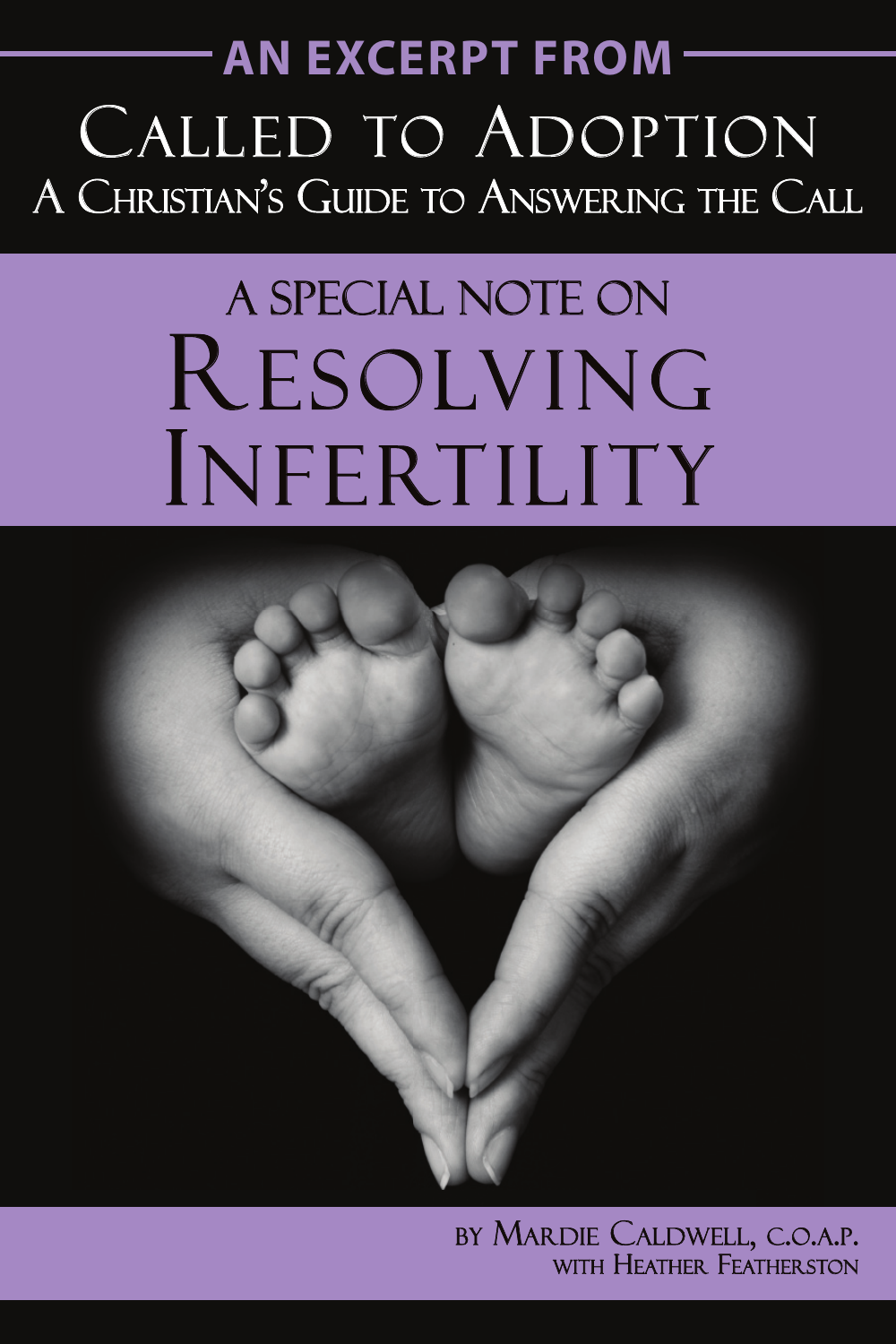#### Chapter NINE

## A Special Note on RESOLVING INFERTILITY

*Sometimes, in the midst of trying to conceive, taking pregnancy tests, and experiencing monthly failures, it can seem difficult to see past the unfulfilled dream of parenthood. Yet through it all, God sees you for the treasure you are.* 

*He sees the value you offer to the world, when you may not feel you have much to offer. He sees your worth, when you may not feel worthy of Him. Much like a diamond has no concept of the value it holds or the beauty it is, you, too, may not be able to see your own value and beauty.* 

> *"God created man in His own image."*  Genesis 1:27

Did you know that right now, over 2 million married women are experiencing infertility? 11.8% of all American women are unable to conceive a child after trying for one year. Some will go on to have a biological child; others will not. And each year, over 60,000 couples from all walks of life will adopt because they share a belief that their lives will not be complete without a child.

Since fertility declines with age and so many women are pursuing careers, trouble conceiving is common among those who wait to start families. The most proven method is in vitro fertilization (IVF) where eggs are drawn from the ovaries and fertilized in a lab dish with concentrated sperm. Grown for three days into tiny embryos, several are placed in the uterus. If attempted for five cycles, this will make a baby in one out of three patients. The cost? About \$15,000 per cycle.

Driven by a seemingly desperate need, some couples have spent over \$150,000 on this procedure. Along with the financial toll, comes an emotional one, as well. Repeated failure is felt mostly by the woman, and many marriages cannot thrive during this time. Sadly, when families have invested so heavily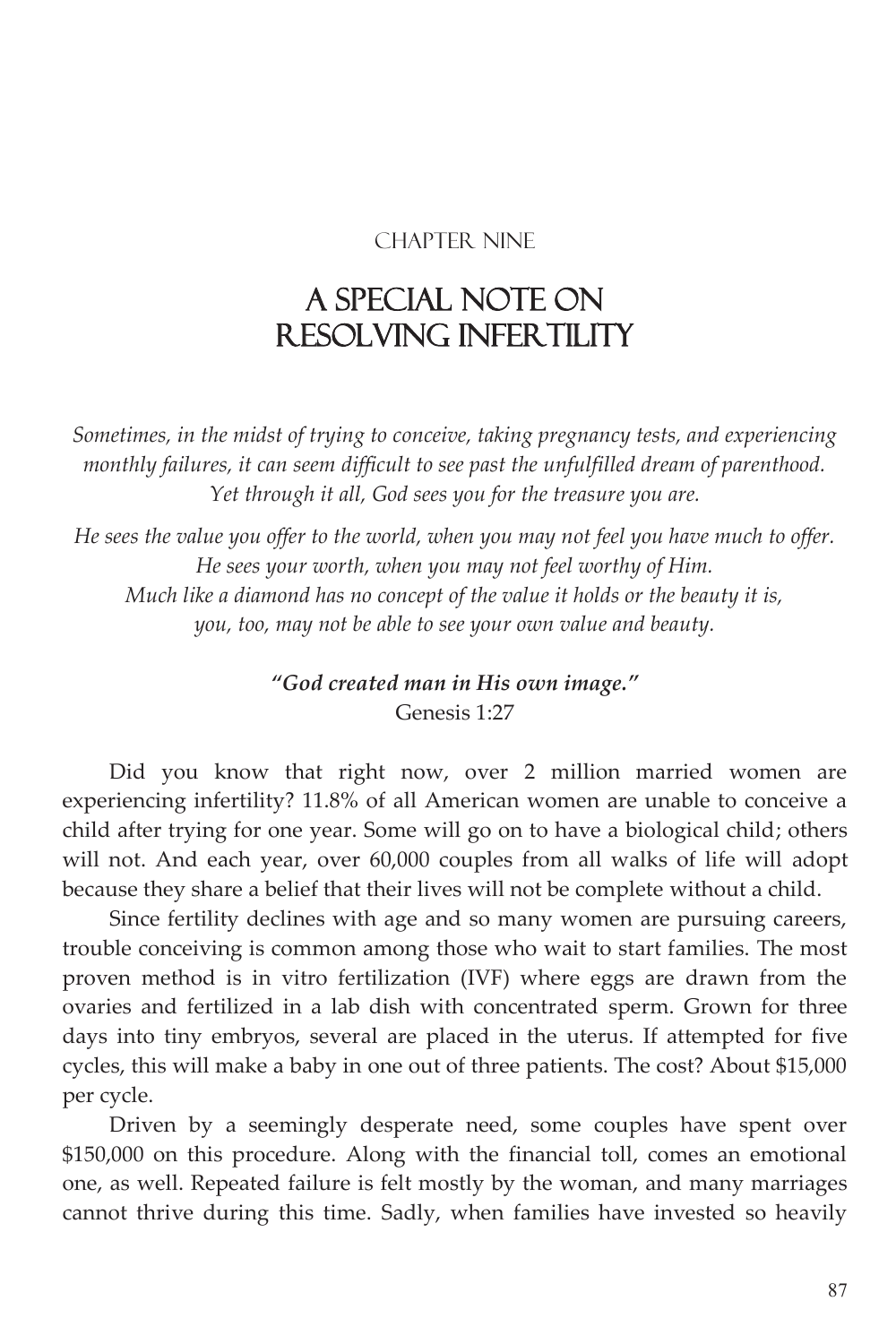#### CALLED TO ADOPTION

into failed fertility attempts, they may have no financial resources left for adoption.

Even when IVF does succeed, many are challenged by the dilemma of "leftover" embryos or reducing a pregnancy when doctors recommend this as a measure of increasing the chance of carrying just one baby to term. As Christians, many would never consider some of these options, but the moral dilemmas remain, often resulting in unthinkably difficult choices to make.

I believe that the desire to be a parent is from Him, yet how we approach that desire when biological pregnancy does not happen easily also needs to include His plans for us. While many of us are called to become parents, few of us are called to adoption.

## Coming to Terms with My Infertility

As the oldest of five children, I had one sister and three brothers. I loved and helped care for them from the time when I was quite young. Mothering came naturally to me, and by the age of 11, I knew when I grew up, more than anything else, I wanted to be a mother.

I collected clothes and quilted a baby blanket that I kept in a hope chest for the child I would have one day. I fell in love with a man who also wanted children. He especially wanted to have a son he could teach to fish, ride a bicycle, and play baseball. From the first days after our wedding, we set out to have a family.

The months went by, then two years passed, but no baby came. Couples all around us seemed to get pregnant without even trying. I must have gone to a dozen baby showers during those early years of our marriage. I laughed with my friends as the expectant mothers opened their gifts, but I was crying inside.

We decided to see specialists, and we discovered that we both had fertility problems. Starting in the spring of 1985, I remember the months starting as a blur of tests and fertility drugs, another ovulation on the temperature chart, more poking and prodding, the start of one more menstrual cycle.

I came to dread holiday gatherings because of the humiliating questions. Getting dressed before one New Year's Eve party, we took bets on how many insults we'd hear that night. He said 10, and that was about right. The topper was when my Grandpa asked at the dinner table, "Haven't you figured out how to *do* it yet?"

"We lost that page of the manual," I said with a smile, though his words had pierced me to the bone.

Some friends I had confided in offered remedies they said had worked for people they knew. We were supposed to eat fish twice a day, make love on the night of a full moon, and I was to lie on a propped up board that stood me on my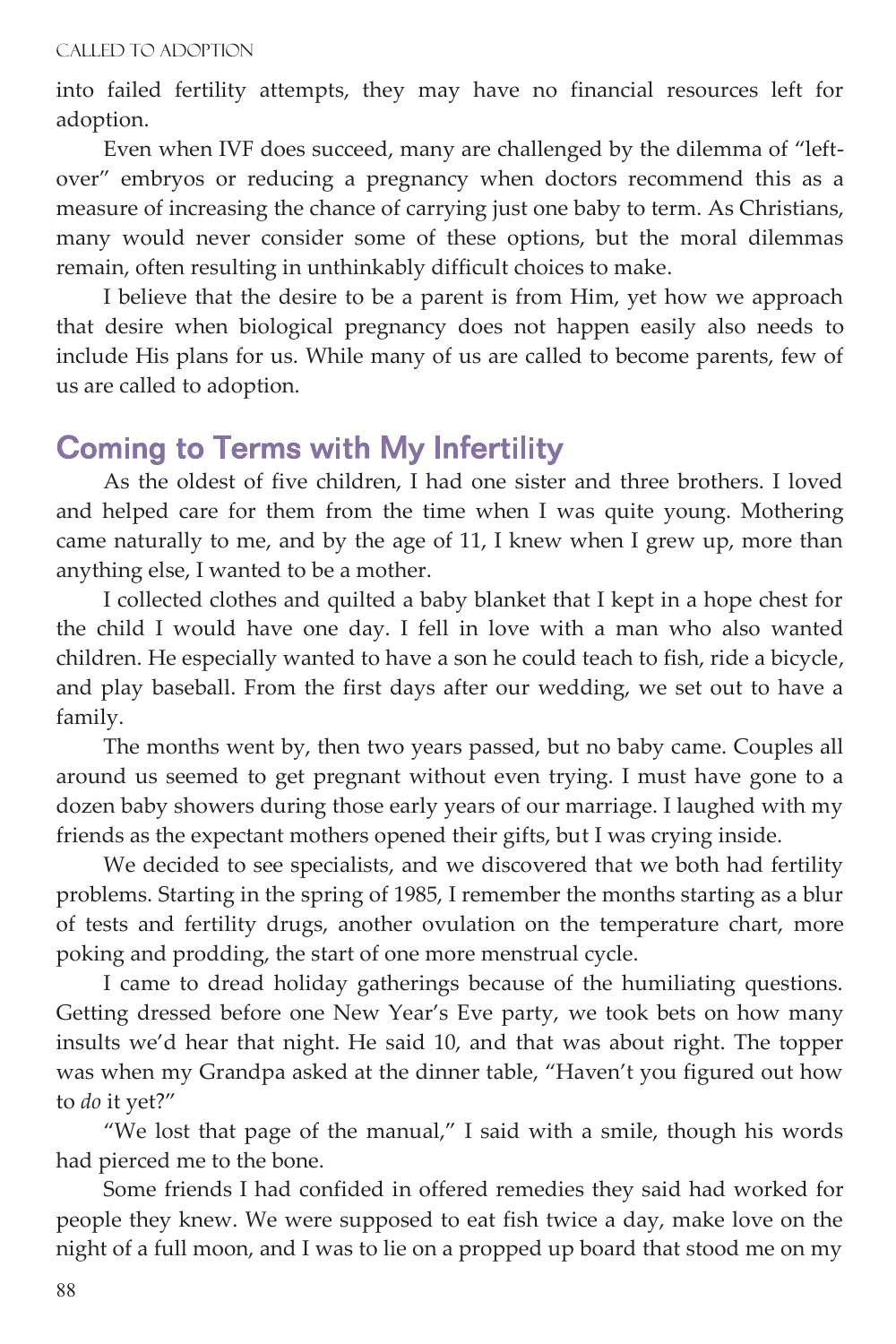head. I started to avoid those friends and even my business associates, fearing that someone would ask when we were going to have children or if I was pregnant yet. We continued to see a specialist who was growing less hopeful.

As the months passed, life did not seem so bright. As the owner of a medium-sized manufacturing company, I had come to believe that if you wanted something bad enough, worked hard and smart enough, you could have it. But that didn't seem to help with pregnancy. As the CEO, I came to expect that when I needed something, I could pick up the phone and have it delivered. But I could not order a baby.

In my spiritual life, I came to wonder, since I was sure that God wanted us to have children, why He had not blessed us with a family. Was I doing something wrong? I prayed for an answer and prayed for a baby.

An avid reader, I bought books on infertility and human reproduction, on infant care and early childhood development. I hoped that somehow a baby might pop up out of a book as a result of all my studies! I went to the library almost every day (there was no Internet yet), and the librarian became my friend. One morning, she gave me a book on adoption. I took it over to a table and set it down. I sat in the chair and looked at its cover, but I could not bring myself to open it. I pushed it away and got on with my research into getting pregnant.

When I left the library, I set the adoption book next to me in the passenger seat of my car and took it home. Finally that night, I opened it and started to read. It was scary, because it was about 15 years out of date and written about the old ways of adopting, which seemed cold, secretive, and formal. Then I read another book about modern adoption, which seemed warm, honest, and comfortable.

After some really bad news from our doctor, my husband and I lay in bed one night talking. I saw that the door to adoption was opening, just as the door to getting pregnant seemed to be closing shut.

Within days, we decided to adopt. Right away, it seemed like there was light shining into our lives again. We were excited about our future with children. Adoption was the answer to my questions and to my prayers.

## Resolving Fertility Issues

Sometimes I see people rush into adoption without taking the time to grieve the loss of the biological child they did not have. They risk sabotaging an adoption or, worse, treating the child they adopt as second best to the son or daughter they might have had biologically.

Before you can adopt with success, you must come to terms with your infertility. Pray and seek confirmation – this takes time. Move at your own pace, but realize that you are not getting any younger, and the longer you wait, the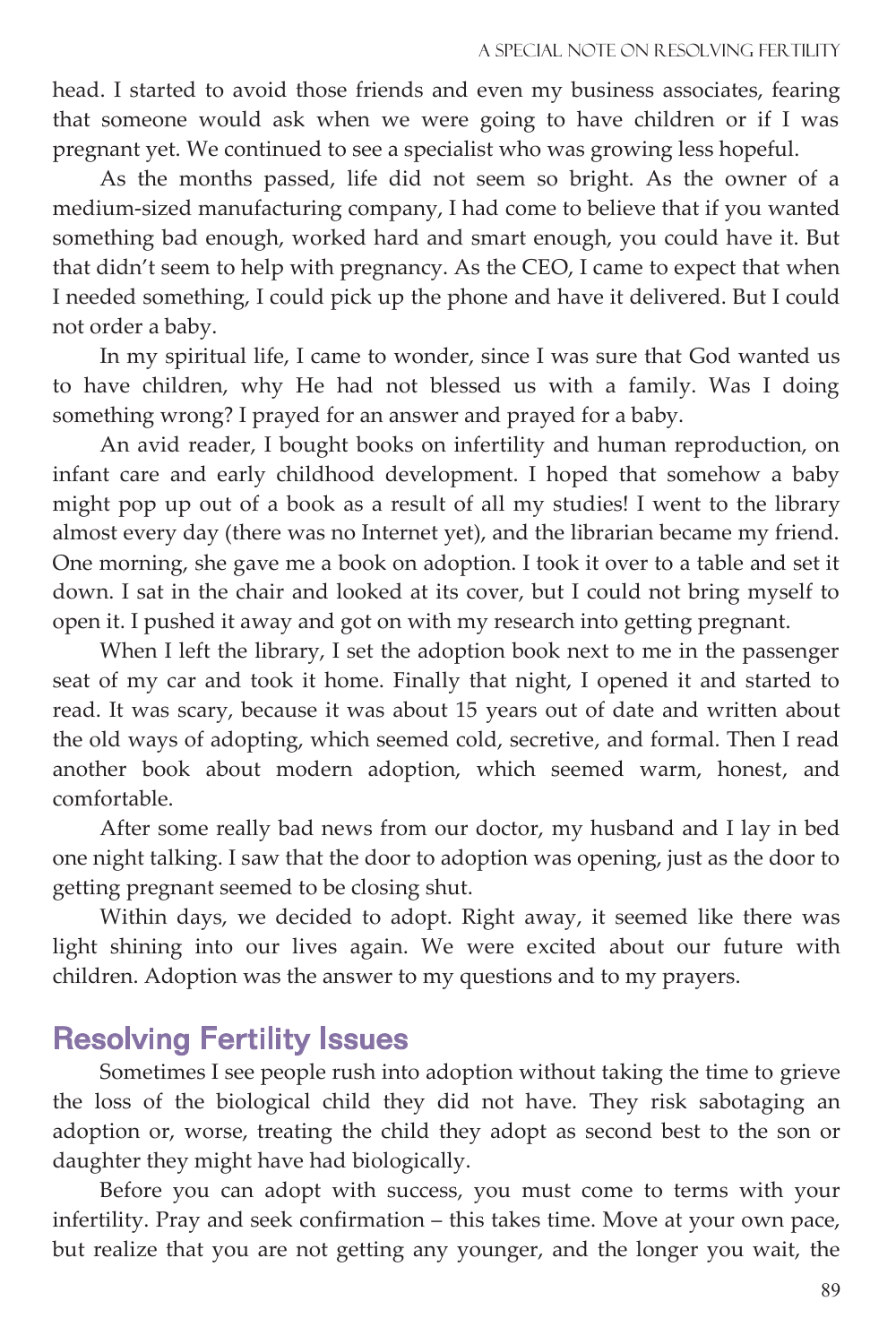#### CALLED TO ADOPTION

more you delay the precious time you could have with the child God has meant for your family.

For me, coming to terms with infertility meant accepting that there was a reason for everything. I don't know why I was unable to have babies, but were it not for my infertility, I would not have adopted my wonderful son. I would not have opened an adoption center that has brought thousands of children and parents together, changing their lives.

I have known many couples who have faced infertility and moved on quite naturally to adoption. I have known others who have edged toward it uneasily, because their dream of having a biological child meant so much to them. Before you are ready to adopt, you have to know the answer to this question: Do you want to be a parent, or do you want to have a biological child?

You may feel as though you must *settle* for adoption. You cannot do this. A child deserves to have parents who love and cherish him as the most precious gift on earth. If you have unresolved issues about infertility, seek prayer and counseling before you adopt. You may choose to put adoption aside and press on with medical treatment until you have exhausted all options. Then, when you return to take up adoption, you may find, as many people do, that the adoption process is less stressful and more enjoyable than your infertility treatments. If you are not sure you can accept a child who will not inherit your genes, it may help you to talk with other adoptive parents or a counselor.

We are still amazed by the traits and characteristics that parents pass on to their adopted children. Like the adopted daughter whose sweet southern accent sounds just like her mother, or the son who has the same walk as his adoptive father, the same crinkling of his eyes when he laughs. Even biblically, Joseph, as Jesus' adoptive father, passed on the skills and talents of carpentry.

As with many things in life, we can only see God's beautiful plan as we look back to see how He was working to bless and care for us along our journey.

#### Dear Lifetime Staff,

Well...it's been a whole year, and we are still in disbelief!! We still marvel at our daughter and how much joy she has brought us, as well as our entire family. Looking back through all of our trials with infertility, we just could not see or understand what God's plan was for us. Now, looking at our daughter, we understand. All the sorrow and tears that we had for so many years seemed to disappear instantly with her birth. We are so looking forward to our lives as a family—Life could not be happier!

> Always, Dave & Tiffany.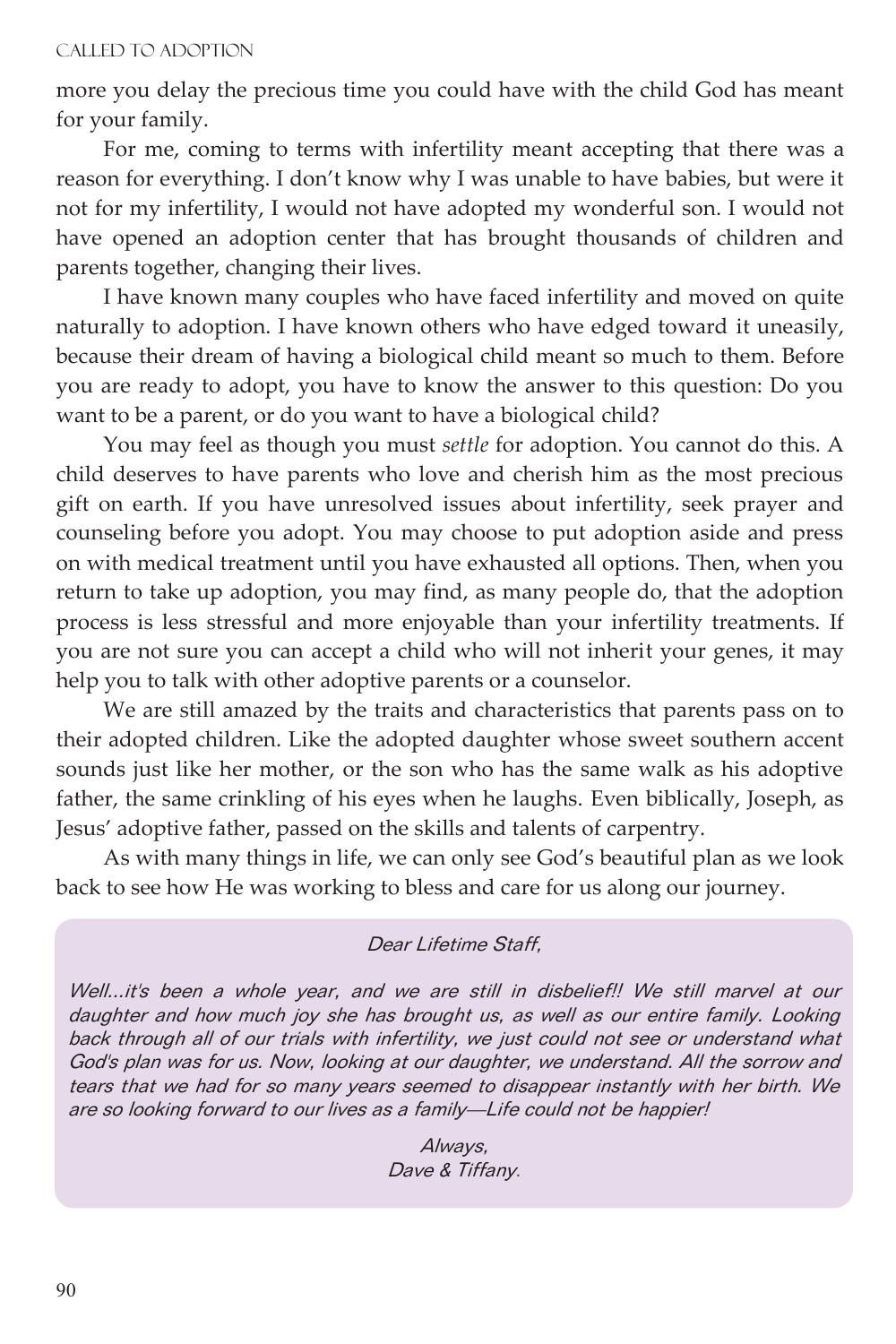### Answering Your Questions

#### *How do you know when it's time to move on from fertility treatments?*

I wish there was a simple answer. For me, it was when I realized that I wanted to be a mother more than I wanted to have a biological child. Adoption could make that happen for me.

You see, choosing adoption doesn't have to mean giving up on being pregnant. I just knew that I was ready to be a mommy and God was leading me toward the dream down a different road. A number of years later, I was blessed with a successful pregnancy, but I never questioned the unique way my family came together.

Spend time together talking and praying about what each of you wants for your family. Adoption doesn't have to be closing the door on pregnancy, just be sure you know how your adoption professional feels about a pregnancy while adopting. At our center, we will place your file on hold during this time and start up again when so advised. Other organizations may have different policies, so be sure you ask.

## A Message to You from Mardie

Infertility sometimes feels as though your body doesn't work correctly.

Perhaps it is just God calling you to another purpose, another part of His perfect plan? He is calling you to be more than you are and to love a child born outside of your womb, yet inside of your heart.

*"Do you not know that your body is a temple of the Holy Spirit, who is in you, whom you have received from God? You are not your own; you were bought at a price."* **1 Corinthians 6:19,20**